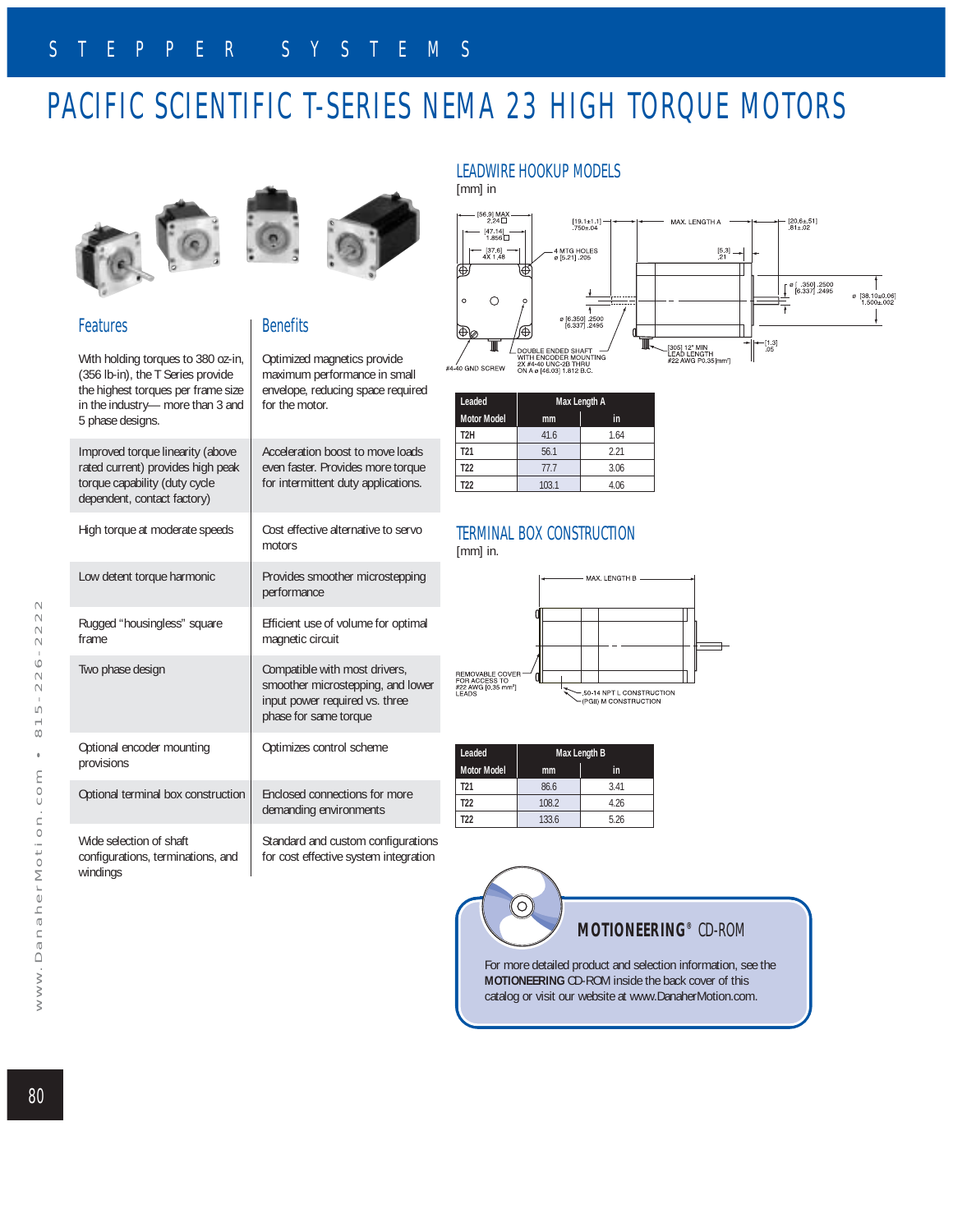# PACIFIC SCIENTIFIC T-SERIES NEMA 23 HIGH TORQUE MOTORS

| Typical<br><b>Leadwire Motor</b><br>Model Number | 4 Lead                            | Connection①<br>6 Lead | <b>Holding</b><br>Torque <sup>2</sup><br>(2 phases on)<br>oz-in (N-m)<br>±10% | Rated<br>Current/Phase <sup>3</sup><br>(amps DC) | Phase<br>Resistance<br>(ohms)<br>±10% | Phase<br>Inductance $@$<br>(mH)<br>Typical | Detent<br>Torque<br>oz-in (N-m) | Thermal<br>$Resistance$ <sup>5</sup><br>(°C/watt) | Rotor<br>Inertia<br>$oz-in-S2$<br>(kgm <sup>2</sup> x 10 <sup>-3</sup> ) | Net<br>Weight<br>kg (lbs) |
|--------------------------------------------------|-----------------------------------|-----------------------|-------------------------------------------------------------------------------|--------------------------------------------------|---------------------------------------|--------------------------------------------|---------------------------------|---------------------------------------------------|--------------------------------------------------------------------------|---------------------------|
|                                                  | <b>T SERIES - 1/2 ROTOR STACK</b> |                       |                                                                               |                                                  |                                       |                                            |                                 |                                                   |                                                                          |                           |
| T2HNRHK-LNN-NS-00                                | $\bullet$                         |                       | 74 (0.52)                                                                     | 5.3                                              | 0.19                                  | 0.63                                       | $\overline{2}$<br>(0.0141)      | 6.14                                              | 0.00154<br>(0.0114)                                                      | 0.5<br>(1.03)             |
| T2HNRHJ-LNN-NS-00                                | $\bullet$                         |                       | 74 (0.52)                                                                     | $\sqrt{4}$                                       | 0.28                                  | $\mathbf{1}$                               |                                 |                                                   |                                                                          |                           |
| T2HNRLH-LNN-NS-00                                | $\bullet$                         |                       | 74 (0.52)                                                                     | 2.7                                              | 0.64                                  | 2.5                                        |                                 |                                                   |                                                                          |                           |
| T2HNRLD-LNN-NS-00                                | $\bullet$                         |                       | 74 (0.52)                                                                     | 1.1                                              | 3.6                                   | $16\,$                                     |                                 |                                                   |                                                                          |                           |
| <b>T SERIES - 1 ROTOR STACK</b>                  |                                   |                       |                                                                               |                                                  |                                       |                                            |                                 |                                                   |                                                                          |                           |
| T21NRHK-LNN-NS-00                                | $\bullet$                         |                       | 180 (1.27)                                                                    | $5.4\,$                                          | 0.23                                  | 1.1                                        | 3<br>(0.0212)                   | 4.64                                              | 0.0034<br>(0.0248)                                                       | 0.7<br>(1.6)              |
| T21NRHJ-LNN-NS-00                                | $\bullet$                         |                       | 180 (1.27)                                                                    | 4.1                                              | 0.33                                  | 1.8                                        |                                 |                                                   |                                                                          |                           |
| T21NRLH-LNN-NS-00                                | $\bullet$                         |                       | 180 (1.27)                                                                    | 2.7                                              | 0.85                                  | 4.6                                        |                                 |                                                   |                                                                          |                           |
| T21NRLE-LNN-NS-00                                | $\bullet$                         |                       | 180 (1.27)                                                                    | 1.4                                              | 3.0                                   | 16                                         |                                 |                                                   |                                                                          |                           |
| T21NRLD-LNN-NS-00                                | $\bullet$                         |                       | 180 (1.27)                                                                    | 1.1                                              | 4.9                                   | $30\,$                                     |                                 |                                                   |                                                                          |                           |
| <b>T SERIES - 2 ROTOR STACK</b>                  |                                   |                       |                                                                               |                                                  |                                       |                                            |                                 |                                                   |                                                                          |                           |
| T22NRHK-LNN-NS-00                                | $\bullet$                         |                       | 280 (1.98)                                                                    | $6.6\,$                                          | 0.20                                  | 0.85                                       |                                 | 3.69                                              | 0.0056<br>(0.0408)                                                       | 1.0<br>(2.3)              |
| T22NRHJ-LNN-NS-00                                | $\bullet$                         |                       | 280 (1.98)                                                                    | 4.1                                              | 0.49                                  | 2.5                                        |                                 |                                                   |                                                                          |                           |
| T22NRLH-LNN-NS-00                                | $\bullet$                         |                       | 280 (1.98)                                                                    | 3.3                                              | 0.75                                  | 3.4                                        | 6<br>(0.0424)                   |                                                   |                                                                          |                           |
| T22NRLG-LNN-NS-00                                | $\bullet$                         |                       | 280 (1.98)                                                                    | 2.5                                              | 1.3                                   | 7.1                                        |                                 |                                                   |                                                                          |                           |
| T22NRLE-LNN-NS-00                                | $\bullet$                         |                       | 280 (1.98)                                                                    | 1.5                                              | 2.9                                   | 17                                         |                                 |                                                   |                                                                          |                           |
| <b>T SERIES - 3 ROTOR STACK</b>                  |                                   |                       |                                                                               |                                                  |                                       |                                            |                                 |                                                   |                                                                          |                           |
| T23NRHK-LNF-NS-00                                | $\bullet$                         |                       | 380 (2.68)                                                                    | $6.0\,$                                          | 0.28                                  | 1.5                                        | 7<br>(0.0494)                   | 3.04                                              | 0.0084<br>(0.0612)                                                       | 1.5<br>(3.2)              |
| T23NRHJ-LNF-NS-00                                | $\bullet$                         |                       | 380 (2.68)                                                                    | $3.8\,$                                          | 0.64                                  | 3.9                                        |                                 |                                                   |                                                                          |                           |
| T23NRLH-LNF-NS-00                                | $\bullet$                         |                       | 380 (2.68)                                                                    | 3.0                                              | 1.0                                   | 6.2                                        |                                 |                                                   |                                                                          |                           |
| T23NRLF-LNF-NS-00                                | $\bullet$                         |                       | 380 (2.68)                                                                    | 1.8                                              | 2.8                                   | 17                                         |                                 |                                                   |                                                                          |                           |
| T23NRLE-LNF-NS-00                                | $\bullet$                         |                       | 380 (2.68)                                                                    | 1.5                                              | 4.1                                   | 24                                         |                                 |                                                   |                                                                          |                           |

#### RATINGS AND CHARACTERISTICS **SEE SYSTEM RECOMMENDATIONS AND DATA ON PAGES 88-89.**

All ratings typical and at 25°C unless otherwise noted.

➀ Refer to Selection Guide for more information.

➁ With rated current applied.

➂ Windings at 105°C and motor in still air at 40°C (without heat sink). Operation of these motors above rated current may cause demagnetization. Contact factory.

➃ Small signal inductance as measured with impedance bridge at 1 kHz, 1 amp. ➄ Thermal resistance measured with motor hanging in still air (unmounted).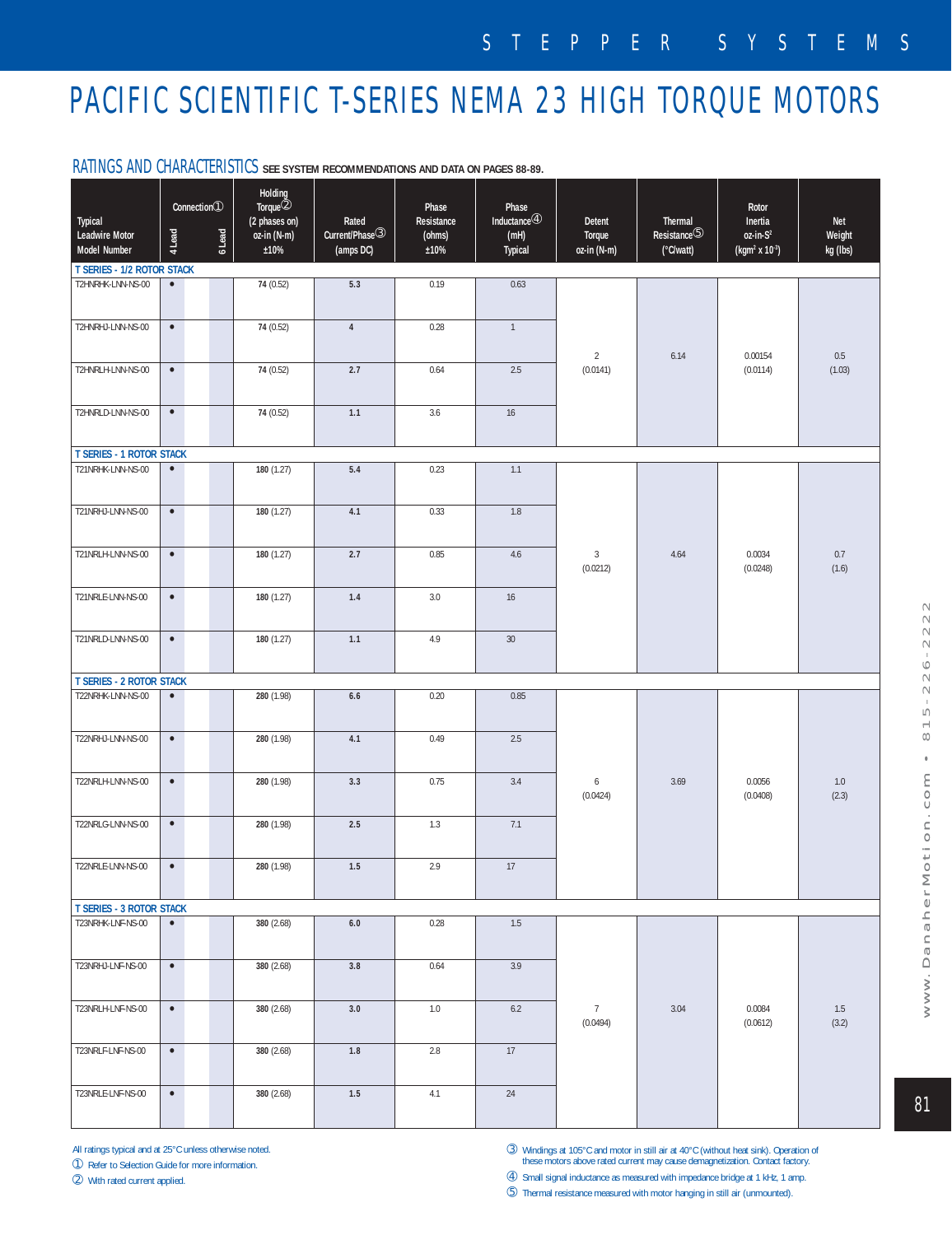# PACIFIC SCIENTIFIC T-SERIES NEMA 23 STEPPER SYSTEMS



The performance information shown in the torque/speed curves that follow show the T series of NEMA 23 step motors with windings, connections and current levels selected for maximum performance with the drives shown on this page. For additional assistance in sizing or selecting the stepper system appropriate for your application, contact Danaher Motion Customer Support at 815-226-2222.

#### PACIFIC SCIENTIFIC T-SERIES NEMA 23 STEPPER SYSTEMS



### **6210/6215 Microstepping Drives SEE PAGE 74**

- $\cdot$  24-40 VDC input
- Step/direction input or oscillator models
- Current selectable from 1 to 3.5 amps peak
- Microstepping 4 step sizes



#### **6410/6415 Microstepping Drives SEE PAGE 72** • 24-75 VDC input

- Step/direction input or oscillator models
- Current selectable from 0.625 to 7.1 amps peak
- Selectable step sizes, binary or decimal, full to 1/250 or 1/256

#### **Impulse Microstepping Drives SEE PAGE 75**

- 90-120 VAC input, 160 VDC bus
- Step/direction input
- Programmable inputs/outputs<br>• Current selectable from 0.75 to
- Current selectable from 0.75 to 4.0 amps
- Microstepping 200 to 100,000, selectable in increments of 200

#### **NextStep® Microstepping Drives SEE PAGE 76**

- 90-120 VAC input, 160 VDC bus
- Step/direction input
- Current selectable from 0 to 7.9 amps
- 5,000 steps/rev to 50,000 steps/rev microstepping

#### **SMARTSTEP Microstepping Drives SEE PAGE 77**

- 90-120 VAC input, 160 VDC bus
- Programmable indexing
- Current selectable from 0 to 7.9 amps
- 36,000 steps/rev microstepping



## 88

 $\geq$ 

 $\geq$ 

 $\geq$ 

www.DanaherMotion.com • 815-226-2222

 $\ddot{\phantom{a}}$ 

 $\epsilon$ 

 $\subset$  $\smash{\smash{\cup}}$  $\equiv$  $\subset$  $\overline{0}$  +  $\overline{1}$  $\overline{M}$  $\mathbb C$  $\equiv$  $\mathbb{C}$  $\equiv$  $\sigma$  $\Box$ 

 $\sim$  $-22$  $\sim$  $\sim$  $\sim$  $\overline{a}$  $\overline{\phantom{0}}$  $\infty$